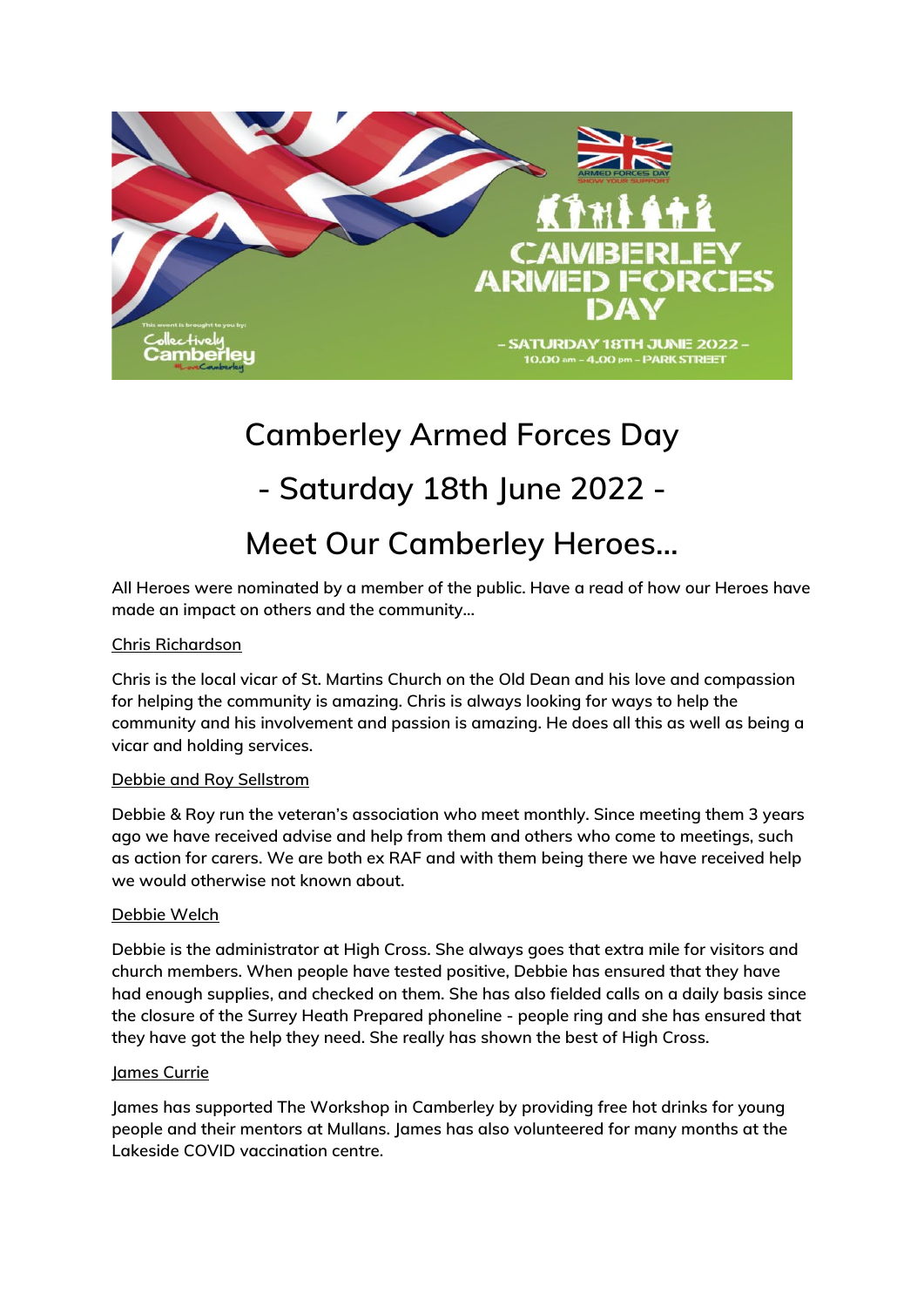## **Janette Parker**

**Janette works as a customer Service Ambassador on the CSD in The Square Shopping Centre. She identified an elderly male she recognised as a regular customer who needed assistance with his electric wheelchair which appeared to have broken down. Janette went to rescue him and to find out what the problem was. On identifying the wheelchair was under warranty, she assisted the gentleman by arranging for the wheel chair to be left at the CSD awaiting collection for repair. Janette arranged with security for a manual loan wheelchair to be made available for the shopper to use for a number of days until his own wheelchair was repaired. A week later, the electric wheelchair was returned, the owner collected this and returned the loan wheelchair. Without this assistance he would have been housebound all this time. A simple act going beyond the realm of normal duties but to be fully applauded for this act.**

## **John Linden Archibald**

**John has been nominated for his long years of service at RMA looking after all the recruits. He has recently received MBE for his services in this year's New Year's Honours list. Plus, he has a great moustache and looks good in a top hat!**

## **John Newland**

**Dr John Newland has been in the forefront of supporting the Armed Forces Community within his team. John is passionate about his work with veterans always encouraging the team in upskilling in their (and his) knowledge. Dr John Newland ensures he invites speakers and interested parties to their team meetings to further develop the team. John would be very deserving of recognition for his selfless commitment towards to whole armed forces community.**

# **Lia Rosina**

**Over the last year Lia has overseen the setting up and operation of 'The Workshop' youth employment hub in The Square Shopping Centre. During this time Lia has helped over 200 young people between the ages 18-25. Of these, half have now entered into fulltime jobs, kickstarts, apprenticeships or returned to education through Lia's tireless work to support them on that journey during a time of high youth unemployment. Lia often goes above and beyond what her role asks of her, fighting for opportunities for the young people of Camberley during a very difficult time and to me this makes her a Camberley hero.**

#### **Lisa Ford**

**Lisa has been the Town PCSO for coming up to a decade. She continues to patrol the Town on a daily basis with a smile on her face. She goes out of her way to actively engage with young people in the Town Centre and divert them away from Crime. She is also a Disabilities Liason Officer and always takes time to engage with everyone in our community, supporting people in the best way she can. She has a great relationship with Businesses within the Town Centre and continues to develop this. Most recently her hard work has heavily contributed to reducing the impact of anti-social behaviour in the Town Centre and continues to look at ways to reduce theft and wider crime.**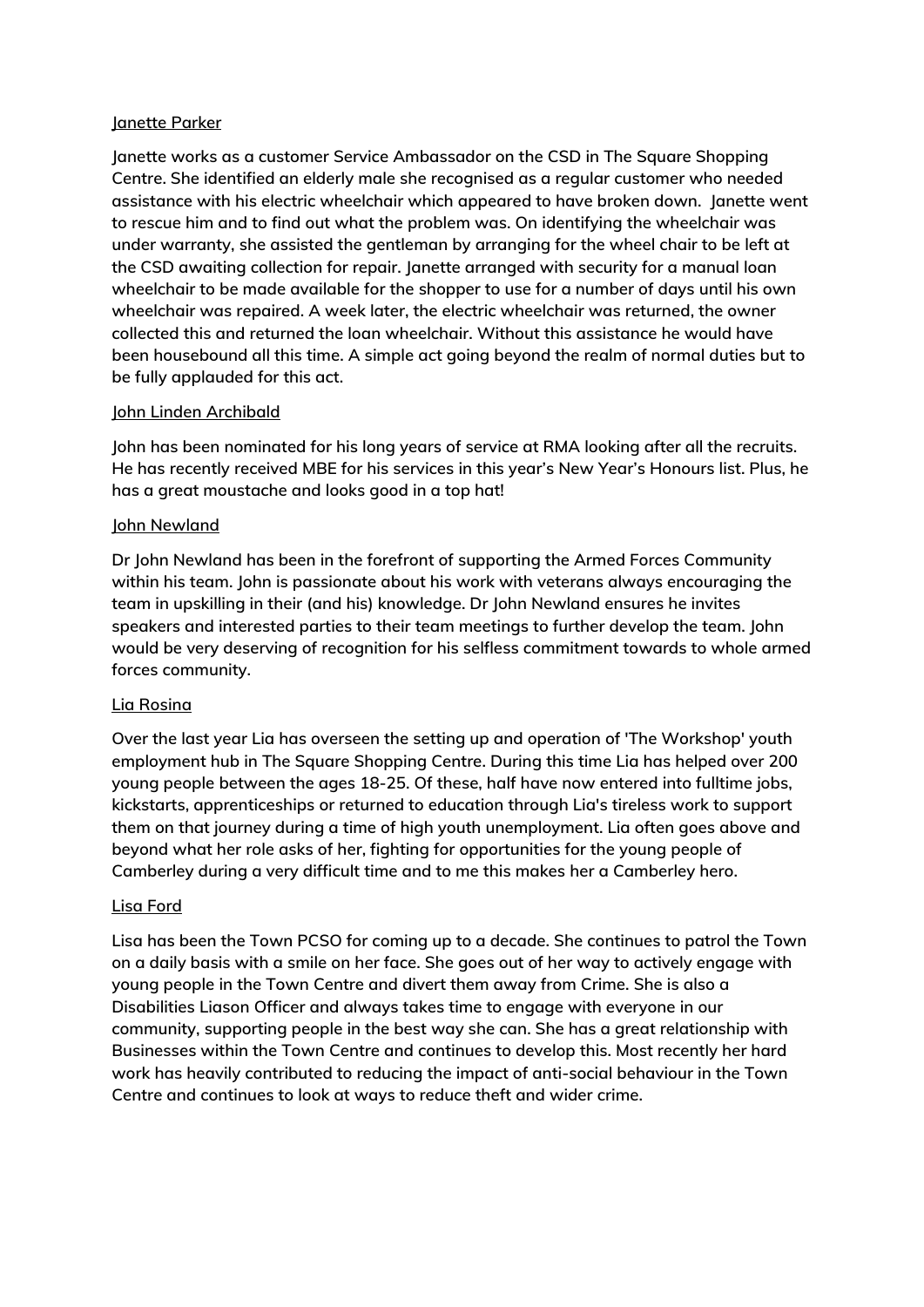## **Lorraine Wood**

**Lorraine is The Autism Trust Office Manager. She has been a God send since she started with us, we are a staff of two and the rest of the charity is supported by Volunteers. She has been a fantastic friend to all at the charity often going above and beyond in supporting me to make sure our services were not interrupted by the restrictions. She is a wonderful person and my hero; I could literally not have done it without her support and dedication and many people have benefitted from all we have done for them during such an awful time.**

## **Mags Mercer**

**Mags is the Chief Executive of The Hope Hub. She has led her team throughout the last 2 years, and the service has provided amazing support to those in need across the borough. This year has seen the launch of the new 'safe house' in Camberley alongside SHBC. She is a true hero who needs to be acknowledged.**

# **Matthew Golightly**

**Matt owns Atrium Dental in Camberley he took over the practice in September 2020 with the mission statement 'to serve the community through our success'. Matt is always thinking of how he can help others and is the most generous and kind person. Despite often working 6 days a week he gives up his time to support The Hope Hub offering their service users free dentistry he also matched any donations his staff made to Charities to help support Ukraine recently and he has often seen people for free appointments to get them out of dental pain while they wait on a long NHS wait list. Matt does not like to shout about the things he does as he believes it is just the way we all should be and is second nature to him, but we as a team at Atrium Dental think he deserves some recognition for how hard he works and we are very proud of him and to be a part of a practice that cares so much about its community and people in general.**

#### **Roxy Hudson**

**You will always find Roxy out in her beat, whether on foot or her scooter! Reassuring members of the public and building relationships with the stakeholders in the Town Centre. She works tirelessly in the pursuit of criminals and consistently cracks down on ASB, ensuring offenders are bought to justice wherever possible and the Town Centre remains a safe place. Recently she obtained a property closure notice for a flat just outside the Town where the occupant had been causing distress to other residents. The occupant had his own vulnerabilities and so she worked with partner agencies to ensure he was supported in finding suitable accommodation elsewhere. Roxy continues to look at new ways to prevent and deter crime and really is the Sheriff of Camberley Town!**

#### **Stuart Hepton**

**Stuart is retired Army Colonel and has been helping the Camberley community for last 5 years with his personal efforts & through our free delivery service in the pandemic, as well as 365 days a year delivery of the papers. He also takes extra care for elderly people.**